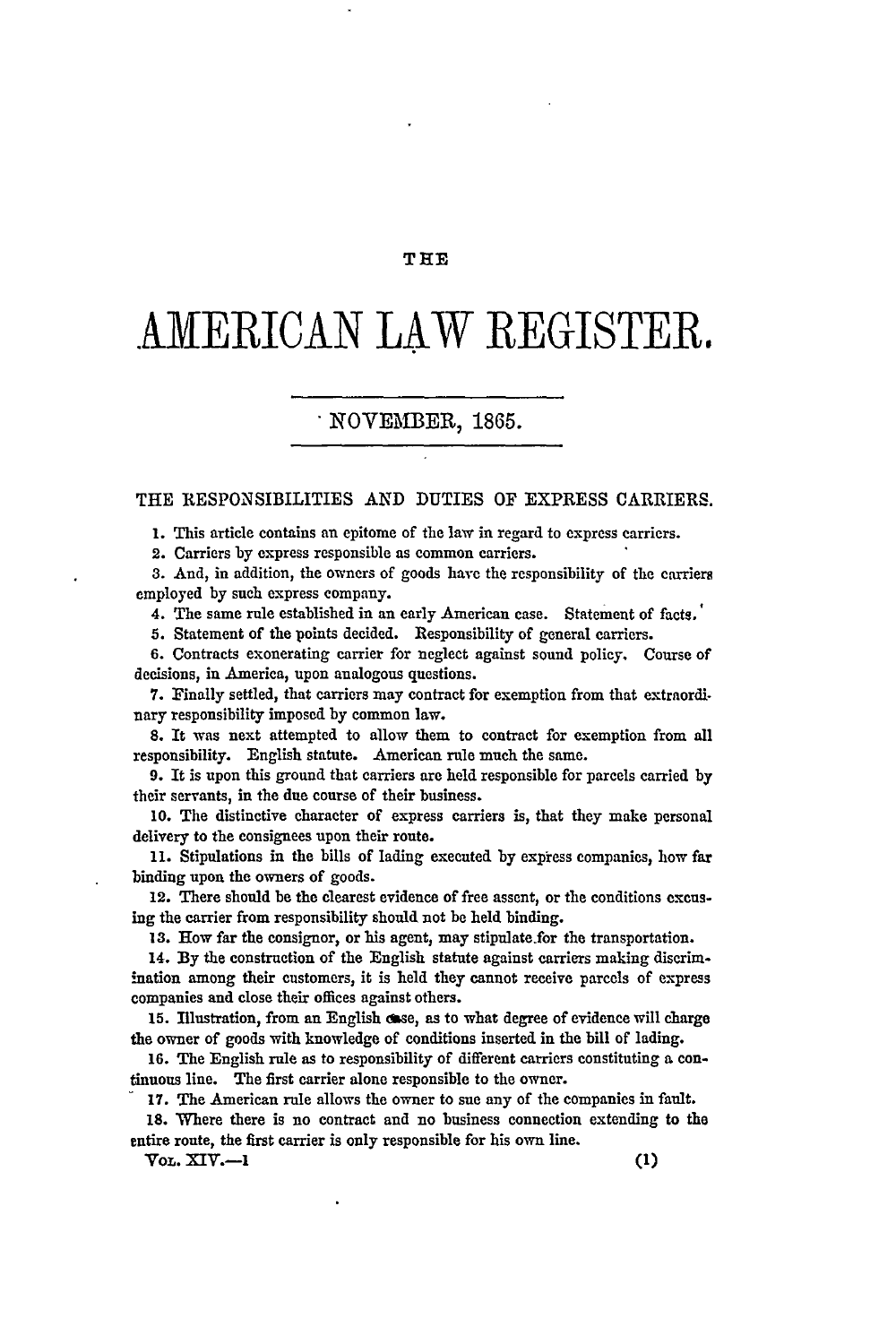19. Express carriers held responsible for safe transportation over their own line, and safe delivery to next carrier.

20. Analysis of more recent decisions and new questions affecting express carriers.

**(1).** Dangerous character of goods must be communicated to carrier.

(2). Held, in New Jersey, that carrier cannot stipulate for exemption from responsibility, for his own negligence.

**(3).** The first carrier, as to the transportation beyond his own route, is responsible only as a forwarder, for ordinary care and diligence. Lien.

(4). General duty of carriers. English statute. Duty as to delivery.

**(5).** Express companies should deliver at place of business of consignee, within business hours, and as soon as possible after arrival.

(6). If they undertake, for hire, the collection of bills and notes, they are responsible for all defaults in the course pursued, caused **by** their own neglect or mistake.

(7). Railways, in drawing cars over their road, responsible as carriers.

**(8).** The form of action, and the extent of the recovery.

(9). The damages recoverable of the carrier for loss or injury of the goods is limited to that affecting the goods **;** expected profits not included.

(10). The carrier is entitled to a receipt for goods, as delivered in good condition, and the owner, to time and opportunity to examine.

**1.** In attempting to give an outline of the responsibilities and duties of what are known familiarly, in this country, as express carriers, but more commonly called, in England, carriers of packed parcels, we shall be able to do little more than to epitomize what we have said in our book upon Railways, with the addition of such cases as have been decided since the last edition of that work was published.

2. There was, for a time, some question made in the courts how far these express carriers were to be subjected to the responsibilities of common carriers of goods and merchandise. But it seems to be now conceded, on all hands, that the express carrier is clearly responsible to those interested in any goods committed to his care for transportation, to the full extent of the responsibility of common carriers of goods. This has been so often declared **by** different courts of the highest authority, that there seems now no ground to question its entire soundness; and it will scarcely be useful to repeat here the numerous decisions upon the point. The following will show sufficiently the general current of the cases in this country, in all which it is held that express companies are responsible as common carriers: The Mercantile *Mutual Insurance Company v. Chase,* 1 **E. D.** Smith 115; *Sherman* v. *Welles,* 28 Barb. 403; *Baldwin* v. The American Ex-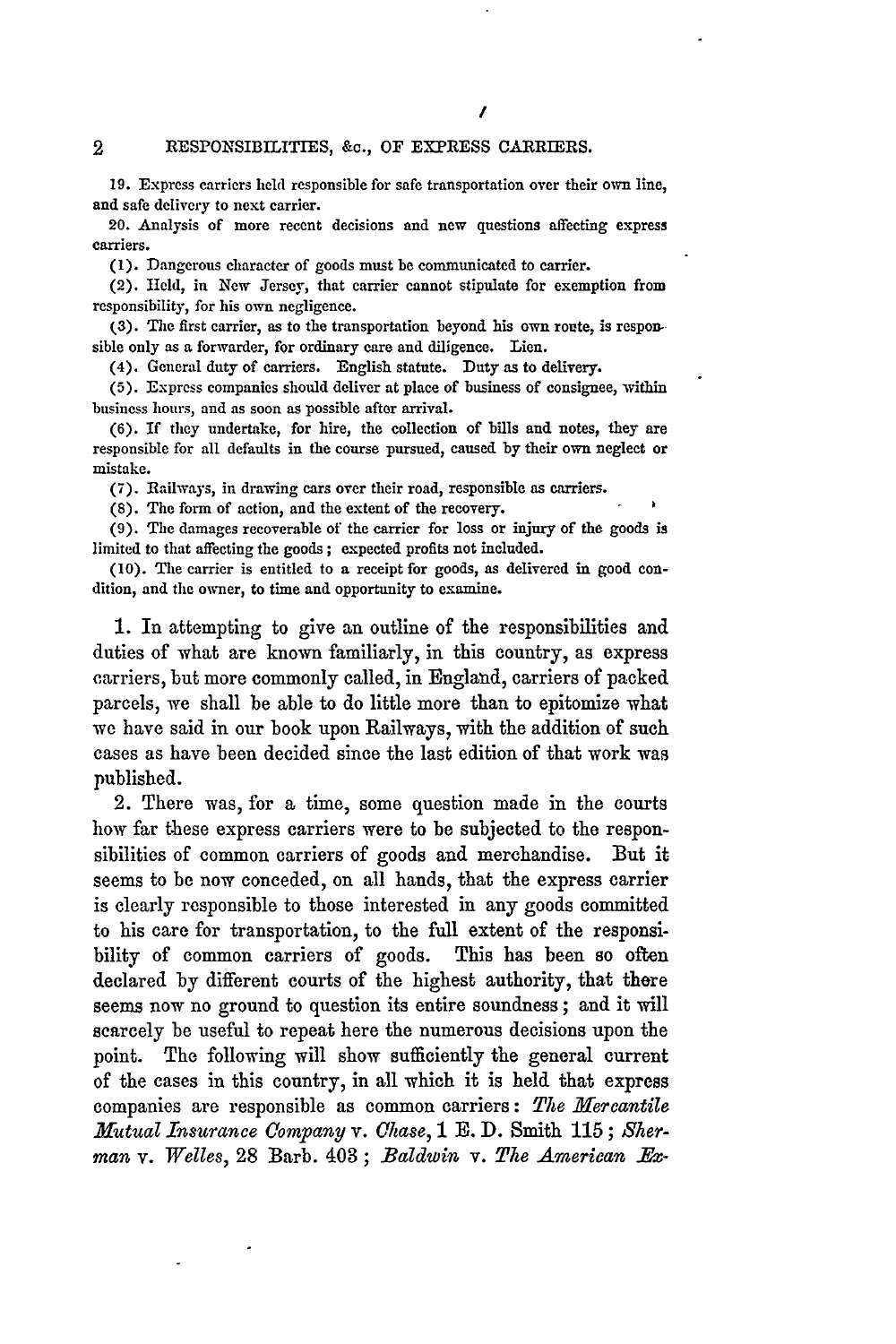*press Company,* **23** Illinois Rep. 197; s. **c.** in error, **26** Illinois 504; *Lowell Wire-Fence Company v.* Sargent, 8 Allen 189.

3. In England, and upon the continent of Europe, so far as we know, the railway companies act, to a considerable extent, as the carriers of parcels of all sizes and kinds, although, as before stated, they also carry packed parcels, addressed to different consignees, and in the charge of some general, or special, agent acting on behalf of the consignees. In all such cases, whether such packed parcels are in charge of a general express agent, who makes that his constant employment, between certain points, and who would thereby himself incur also the responsibilities of a common carrier, or of a special agent of the consignees, acting upon a single occasion, and who would thereby himself incur only the responsibility of an ordinary agent, in both cases, the owners have **a** right to resort to the responsibility of the company conveying the packages, and to hold them responsible to the full extent of common carriers generally, unless there is some stipulation between the company, and the agents from whom they received the goods, that they shall incur a less degree of responsibility: Redfield on Railways, § 126, pl. 6, p. **239;** *Baxendale* v. *Western Railway Company,* 5 **C.** B. *N.* **S.** 386; *Garton v. Bristol & Exeter Railway Company,* **7** Jur. N. S. 1234; *Branly v. South Eastern Bailway Company,* 9 Jur. *N.* S. 329.

4. The same rule was established in this country, as it were, in the very infancy of transportation by express companies, in a case where the property was of considerable value (\$18,000), and where the subject was considered and discussed, in all its bearings, by the Supreme Court of the United States: *New Jersey Steam Navigation Company v. Merchants' Bank,* 6 How. 344. The leading opinion of the court was here delivered by Mr. Justice NELSON, and concurred in by Chief Justice **TANEY** and Justices MCLEAN and WAYNE. Some of the other judges concurred in the result, but upon other grounds, and others dissented, but chiefly upon the ground of want of jurisdiction in the court, the suit being instituted in admiralty. This case must be considered as the leading American case, in regard to the duties of railways and steamboats, in the transportation of express packages, while in charge of the express agent.

The package, in question in this case, had been intrusted by the plaintiffs below to William F. Harnden, **a** resident of Boston,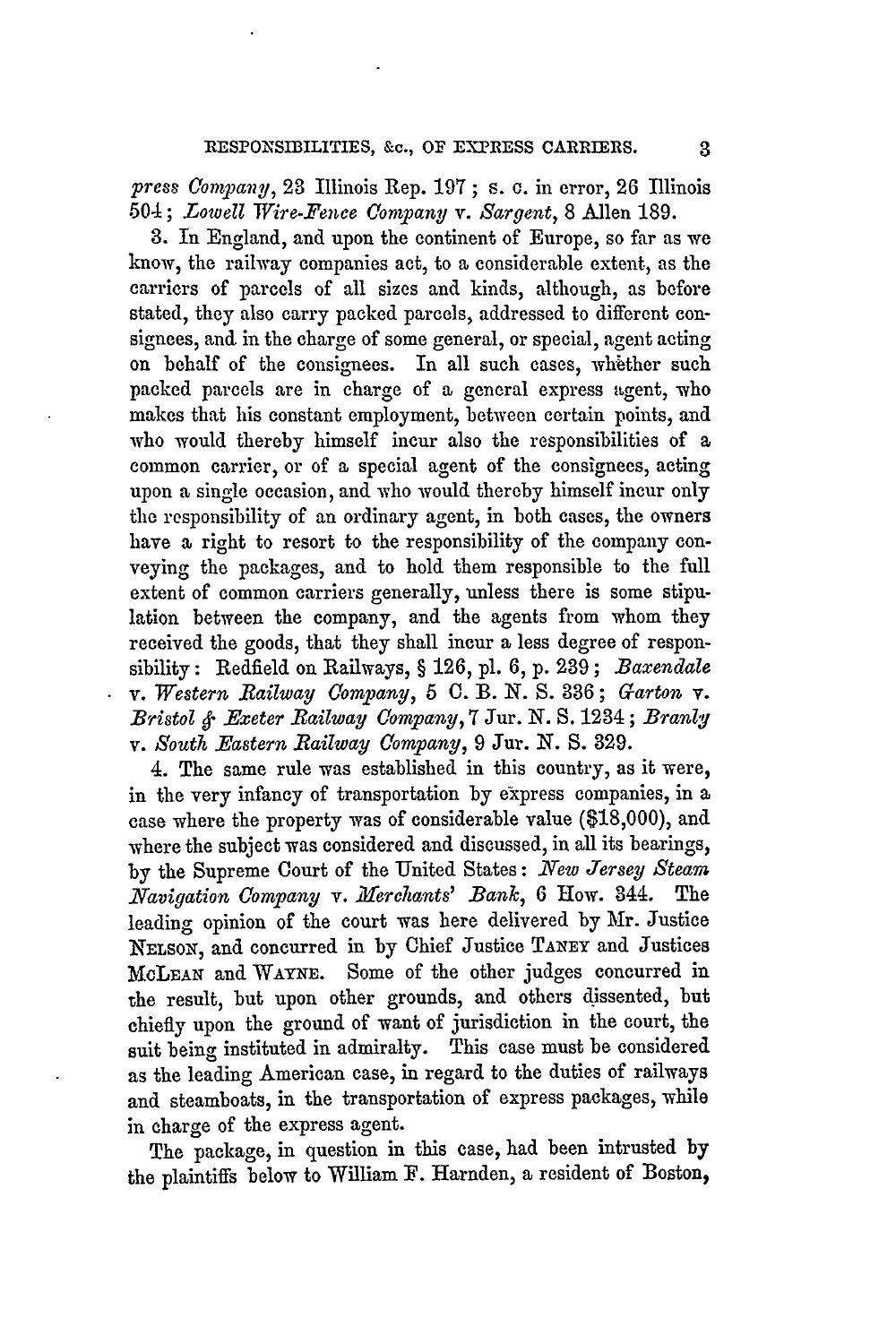and the originator, probably, of this mode of transportation upon railways and steamboats, who was, at the time, engaged in carrying " small packages of goods, specie, and bundles of all kinds, daily, for any persons choosing to employ him, to and from the cities of Boston and New York, using the public conveyances between those cities as the mode of transportation." He had entered into an agreement with the plaintiffs in error, the defend ants below, by which, for \$250 per month, he was allowed to transport, upon their steamers, his crate of parcels, "contents unknown;" the crate and its contents to be at all times at Harnden's risk, and the company "not, in any event, to be responsible, either to him or his employers, for the loss of any goods or other things transported under the contract." Public notice was required to be given **by** Harnden to this effect, and he was also required to insert this condition, exempting the steamboat company from responsibility, in the receipt which he gave for goods transported **by** him, upon their boats. This condition was in the following terms: "Take notice. William F. Harnden is alone responsible for the loss or injury of any articles or property committed to his care; nor is any risk assumed by, nor can any be attached to, the proprietors of the steamboats in which his crate may be and is transported, in respect to it, or its contents, at any time." The \$18,000 was specie which the plaintiffs had employed Harnden to collect for them in the city of New York.

5. The points decided in this case are thus stated: The general owner of specie who has employed an expressman to transport it for him, may maintain an action against the carriers employed by such expressman, and who are the proprietors of a steamboat upon which the same is transported, for its loss, through the fault of such proprietors, or their agents. But in such cases, the rights of the general owner are controlled **by** a valid contract between the expressman and the carriers employed by him. A stipulation, however, in such contract that the carriers are not to be responsible in any event for loss or damage, cannot be construed to exonerate them for losses caused **by** their own want of ordinary care. We are not aware that these propositions have been seriously questioned, or essentially qualified in the subsequent cases.

6. How far an express stipulation, on the part of the owner of goods committed to carriers for transportation, that the carrier shall be exonerated from all responsibility, even for the gross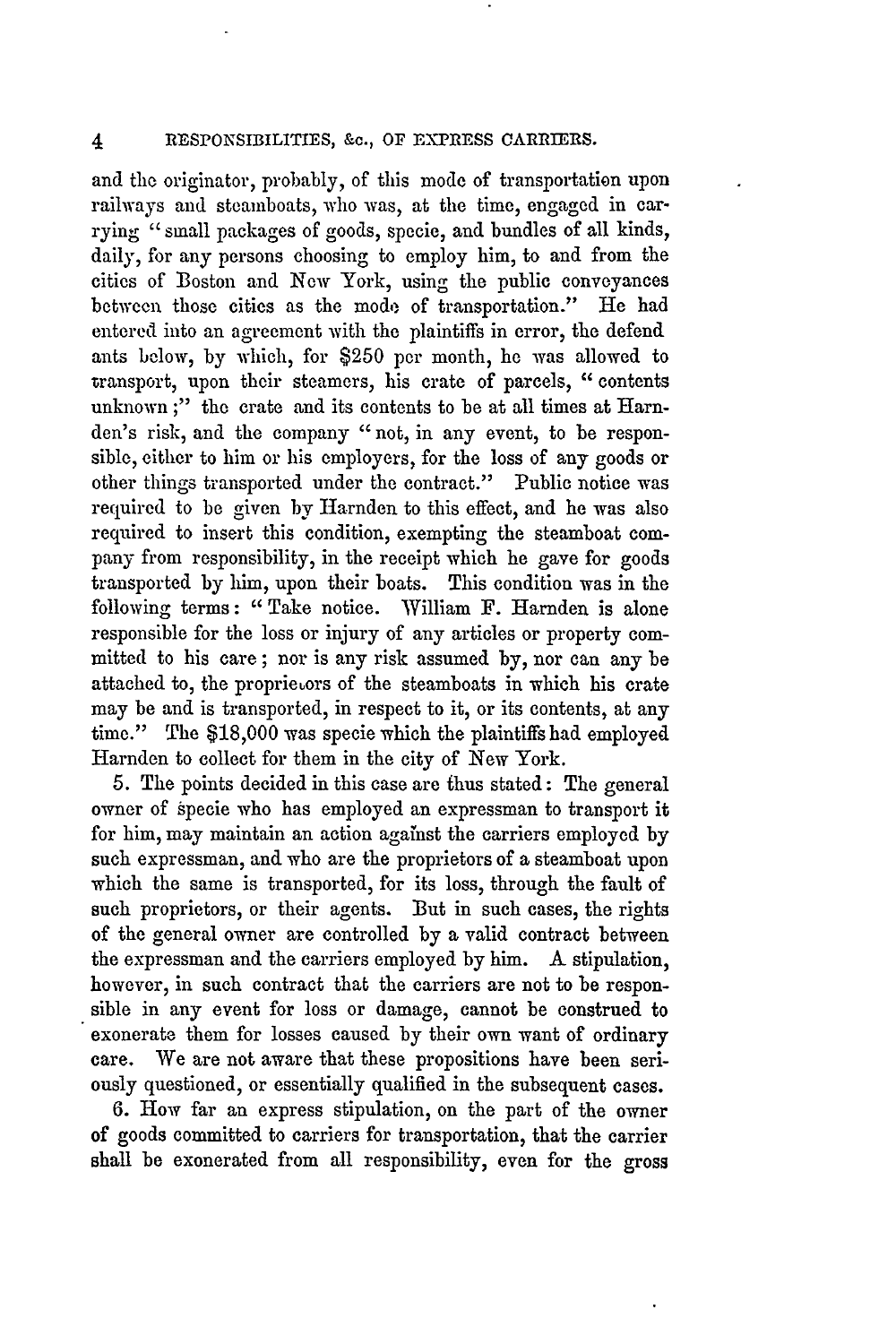neglect of himself and his servants, can be regarded as a binding contract, and consistent with sound policy, is a question of too great extension and importance to be discussed here, as incidental to our main purpose. It is safe to assume, as the courts universally do, that no such result will be allowed to come about by anything less than the use of the most unequivocal language to that effect. All intendments and constructive inferences will be carried in the opposite direction. And when it becomes impossible to understand the contract between the carrier and the owner of the goods, in any other sense except that of exonerating the former for gross neglect, or even ordinary neglect, we trust the courts will maintain sufficient self-respect to declare the contract void: Redfield on Railways, § 134, **pp. 281, 282.** It seems to involve a very curious anomaly, in the history of the progress of jurisprudence, that when a point, strenuously contested, for years, is once finally conceded, it will generally give rise to serious efforts to carry the matter, quite into the extreme of the *reductio ad absurdum,* in the opposite direction. This is very well illustrated, upon the point we are now considering, by briefly adverting to the course of the decisions upon the question, whether it was competent for common carriers, by express contract or general notice, to exonerate themselves from that extraordinary responsibility imposed upon them by the common law, whereby they are made insurers for the safe delivery of all goods committed to their custody. It was for a long period seriously and strenuously urged, by the courts, and by some text-writers perhaps, that such relaxation was wholly inadmissible. That was so held in *Gould v. Hill,* 2 Hill 623; *Hollister v. Nowlen,* 19 Wend. 234; *Cole v. Goodwin,* Id. **251;** and these cases are quoted, with approbation, by Mr. Justice **NELSON,** in *N. J. Steam Nav. Co. v. 11ferehants' Bank supra.*

**T.** But it was finally found, upon more careful scrutiny, that there was no objection, in principle, to allowing the parties to contract, if 'done freely and upon reasonable conditions of equality, for any degree of relaxation of the extraordinary degree of vigilance and responsibility imposed upon carriers by the common law, provided the relaxation were not carried into the domain of negligence and inattention to duty. See *Farmers' and Me. chanics' Bank v. Champlain Transportation Cofnpany,* **23** Vt. Rep. 186, 205, 206, where we have discussed the point more in detail.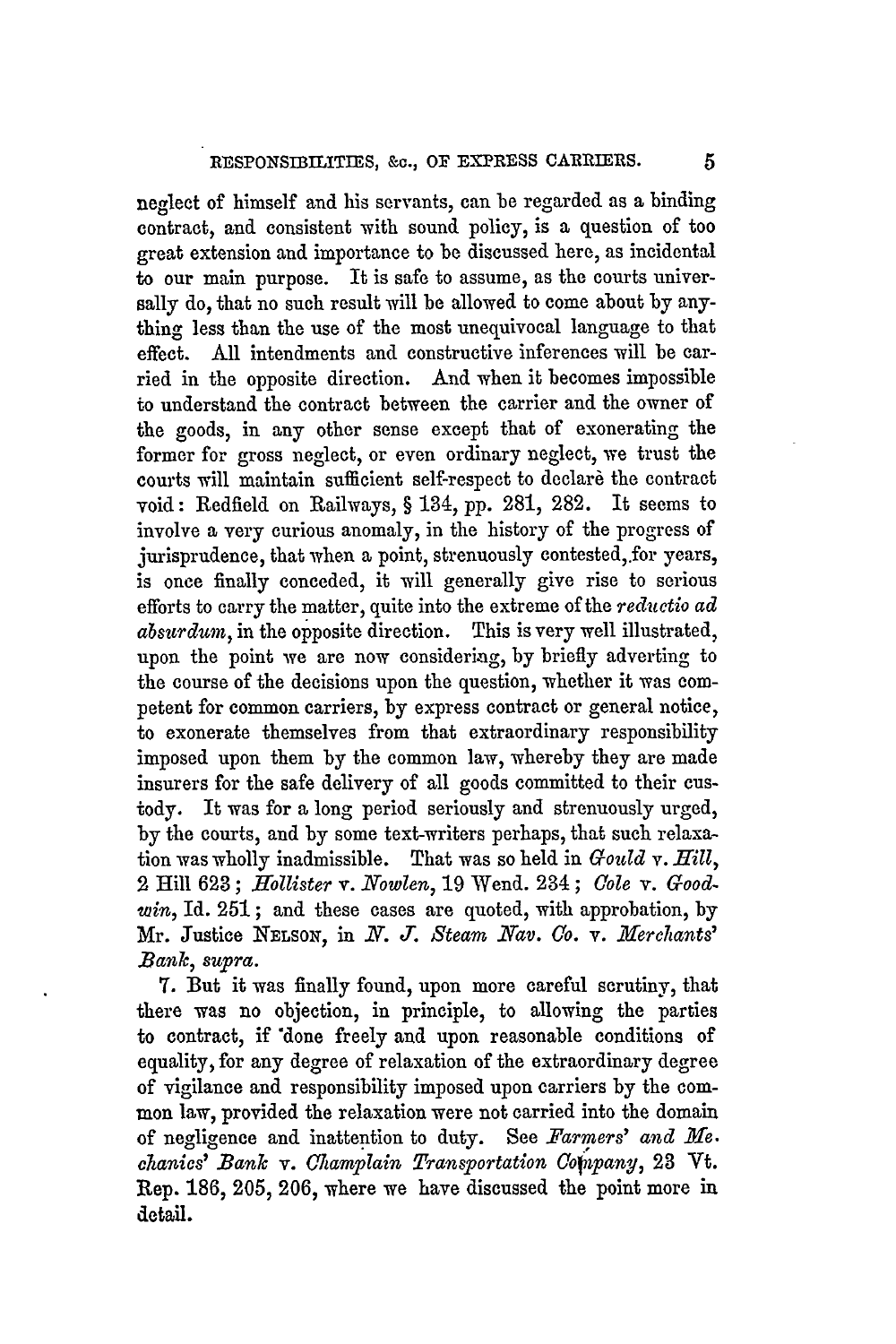8. After this point was universally yielded, if we except the state of New York, and some few others following their lead, it was next attempted to carry the right of exemption from responsibility, on the part of common carriers, by means of special con tracts, still further, and virtually to allow them to make their own terms, both as to price and the degree of responsibility assumed in regard to the risk of transportation. The English statute, entitled The Railway and Canal Traffic Act, 1854, 17 & 18 Viet. **c.** *31,* s. **7,** was passed in consequence, and has placed the subject upon more reasonable and practicable grounds, in that country. This act allows the carrier to make any condition in regard to the terms of transportation, such as giving notice of the contents of packages, and paying insurance in advance; in short, upon **any** point, and to any extent, which the court before whom any action may be brought shall adjudge to be just and reasonable, provided that such conditions shall not be binding unless incorporated into a special contract signed by the person owning or delivering the goods. The English statute also provides, that no stipulation exonerating the carrier from responsibility for losses or injuries, caused by the neglect or want of ordinary care of the carrier or his servants, shall be binding upon the owner of the goods. As to the reasonableness of the conditions to be imposed **by** carriers, the American courts had anticipated the English statute: *Farmers' and Mechanics' Bank v. Champlain Transportation Co.,* **23** Vt. 186.

9. The rule established by the case of *N. J. Steam Navigation Co. v. M3erchants' Bank, supra,* in regard to the responsibility of the company to the owner, for the safe transportation and delivery of parcels intrusted to expressmen employing such company, is not very different from that which had before existed, in regard to parcels carried upon stages and steamboats, by the drivers and captains, in some instances without the actual knowledge and consent perhaps, of the owners of such agencies of transportation; and in other cases, when such agents or servants were allowed to carry such parcels, without accounting for the compensation, that being treated as a mere perquisite of office.' In all such cases the owners of the conveyances always have been held responsible, as common carriers, for the transportation of such parcels: Farmers' and Mechanics' Bank v. Champlain Trans*portation Co.,* 23 Vt. Rep. 186, 203,204, and cases cited. Before the establishment of express companies this was the usual, and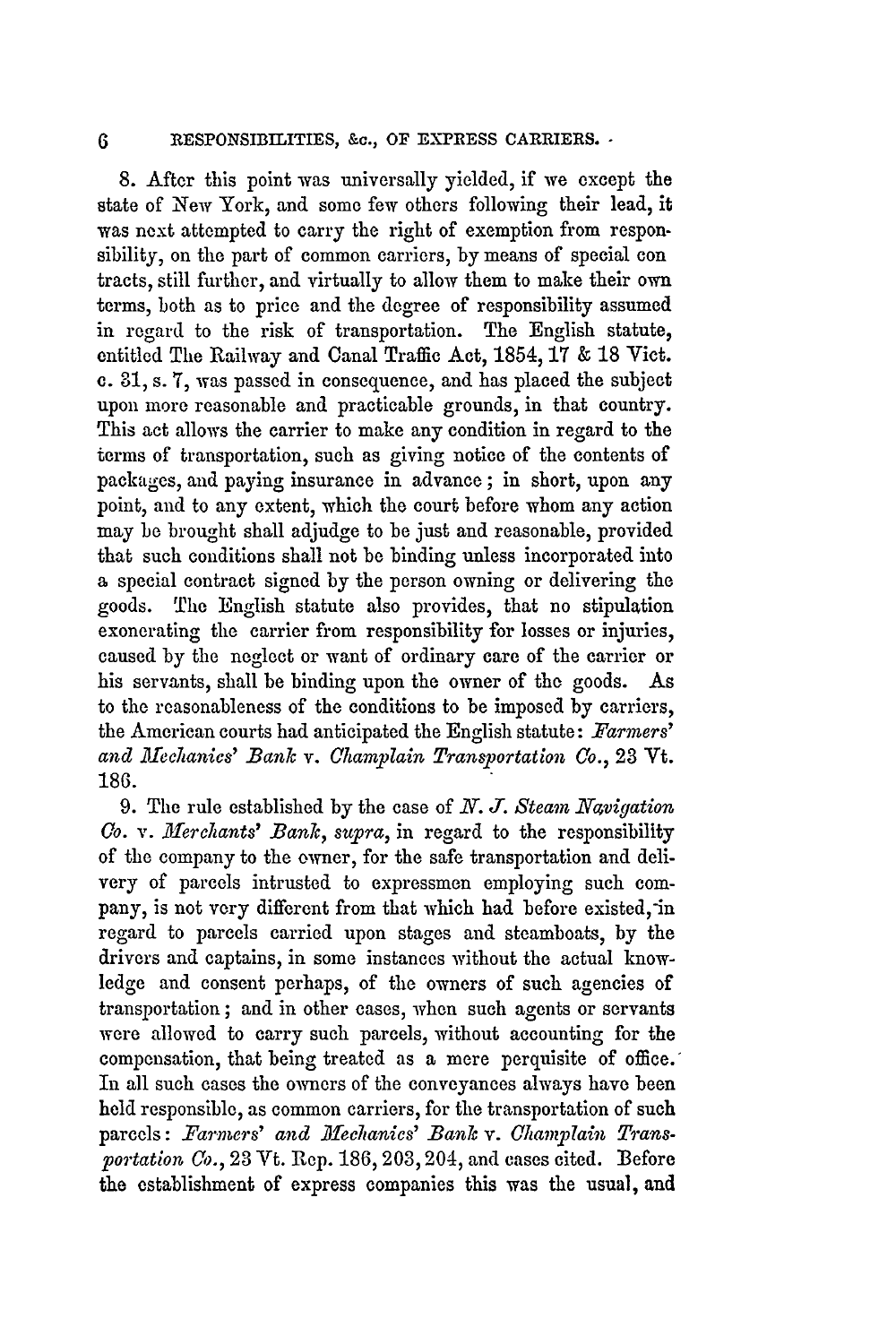only public mode, of transporting small parcels: *Magall* v. *Bos ton and Maine Railroad Company,* **19** *N.* H. Rep. 122.

10. In turning our attention more specifically to the responsi bility of express carriers, the first consideration distinctive of this mode of transportation is, that they are bound to deliver parcels to the persons to whom they are addressed. This was the general rule as to carriers by land, until since the introduction of railways: *Hyde* v. Trent and Mersey Nav. Company, 5 T. R. 389; *Stephenson v. Hart,* 4 Bing. 476; *Farmers' and Mlfeclanics' Bank* v. *Champlain Transp. Co.,* 23 Vt. Rep. 186. Since the introduction of railways carriers in that mode have been exempted from personal delivery of their parcels, and allowed to deposit them in warehouse, and thus exonerate themselves from the longer continuance of the responsibility of carriers: *Thomas v. The Boston and Prov. .1ailroad Company,* 10 Met. 472. But the great necessity for having express carriers arose from this defect in delivery of goods by the ordinary railway transportation; and the same defect also existed in regard to the delivery of goods transported by steamboats. They could only deliver at the wharves, and were not expected to employ special messengers and porters to deliver their goods: *Oickering v. Fowler,* 4 Pick. 371. And it is to remedy this inconvenience, and restore the carrying business by land to its former state, in some degree, that express companies have come in use, with the distinctive character of making personal delivery of'their parcels to the consignees : Redfield on Railways, § 127. This has been so often decided that it is scarcely required that any considerable number of cases should be cited. This question is considerably examined, and the views just stated fully confirmed, in the case of *Baldwin v. The American \_Express Co.,* 23 Illinois 197; **S.** c. affirmed, **26** Id. 504.

11. Perhaps the most important practical question, in regard to the responsibility of express carriers, arises upon stipulations made with them, or claimed to be made with them, in regard to the extent of their responsibility for the transportation. It has become very common with such companies to insert in the bills of lading or receipts, which they deliver to those who leave parcels with them for transportation, such conditions as exonerate them from all extraordinary responsibility. We have no occasion to discuss the propriety or good policy of such practices. It seems to be regarded as competent, and binding upon the owners of the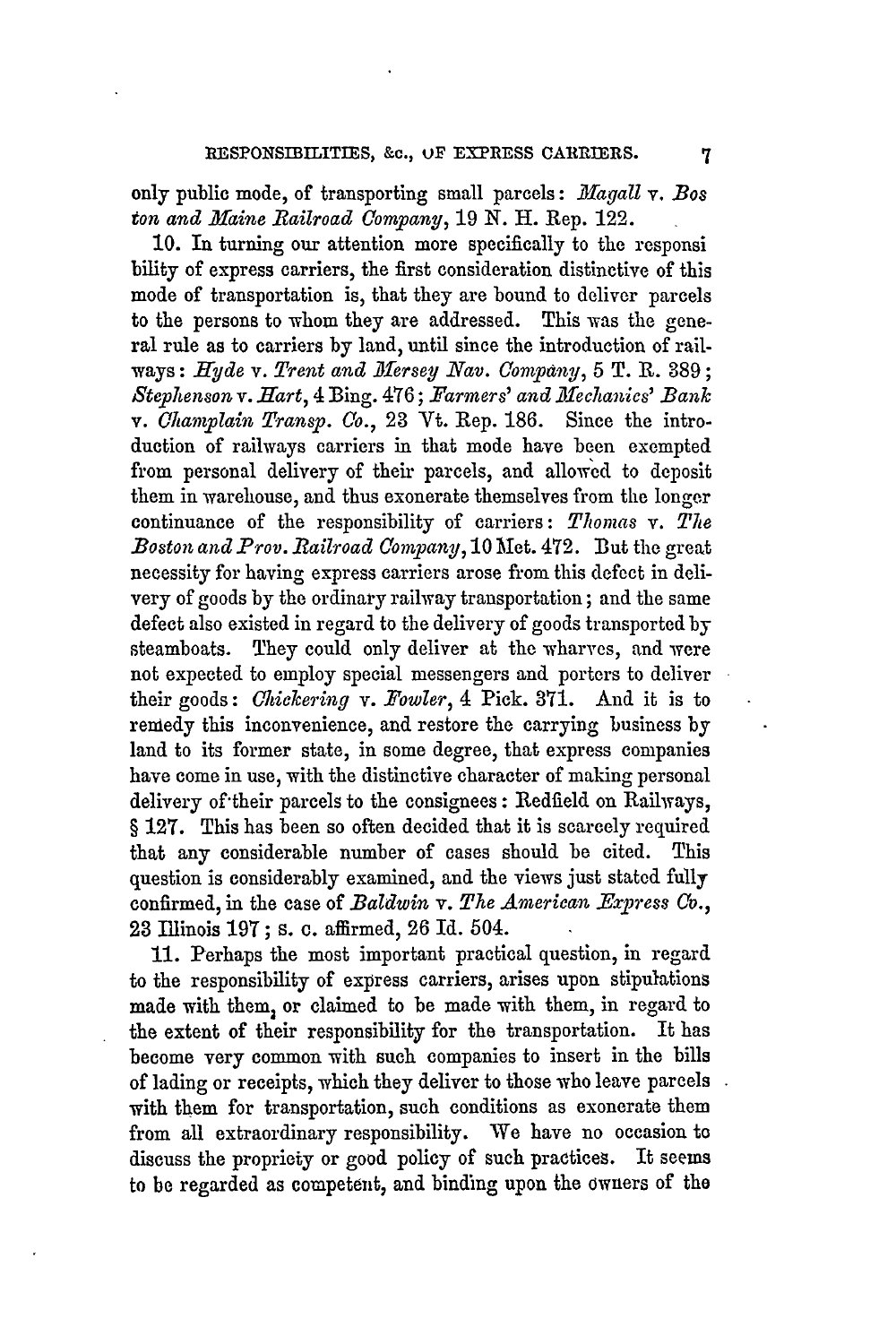goods, if understandingly assented to by them. And this will generally **be** presumed where it is not, in some way, written or printed in such manner, purposely, as not to attract observation. If that appear to have been the design of the carrier, it is surely proper that he should derive no benefit from the condition. Any such evasion or subterfuge, which is obviously intended to mislead the owner of the goods, by leaving the impression that he has secured the unqualified responsibility of the carrier, while, at the same time, the carrier has secured a formal, but covert stipulation on his part, for exemption from that responsibility, should certainly be discountenanced.

12. And it has always seemed to us the courts will find it convenient, if not indispensable, to restrain these express companies, to some extent, in regard to the limitations which they impose upon their customers. It should certainly appear that no deception is practised, but that the owner of the goods fully understood the conditions upon which the carrier claimed to deliver the goods, or else that he might have done so but for his want of ordinary care **;** and especially will this be 'requisite to be watchfully enforced, whenever the conditions found in the receipt are of an unusual and extraordinary character, and such as it is presumable that the owner of the goods would not readily have submitted to, without the stress of some extraordinary pressure. In short, unless it appear that the conditions exonerating the responsibility of the carrier are reasonable, and such as it may fairly be supposed the owner of the goods would readily have assented to, nothing but the clearest, most satisfactory evidence that he did assent to them, should be received. And in all cases, any condition exonerating the carrier from his ordinary common law responsibility should be clearly and plainly expressed in the contract, and in a form readily to attract the attention of the consignor of the goods.

**13.** And it may well be made a question, how far the consignor of goods, by express, and especially the porter, or hackman, or city express, delivering parcels to the express carrier, have authority to bind the owner of the goods. The English statute makes the special contract of the owner or person delivering the goods sufficient in all cases. And any other rule would be liable to great inconvenience in practice, since the express carrier may make his own conditions for accepting goods, at the peril of an action, if the condition is not acceded to, and proves to be unreasonable, upon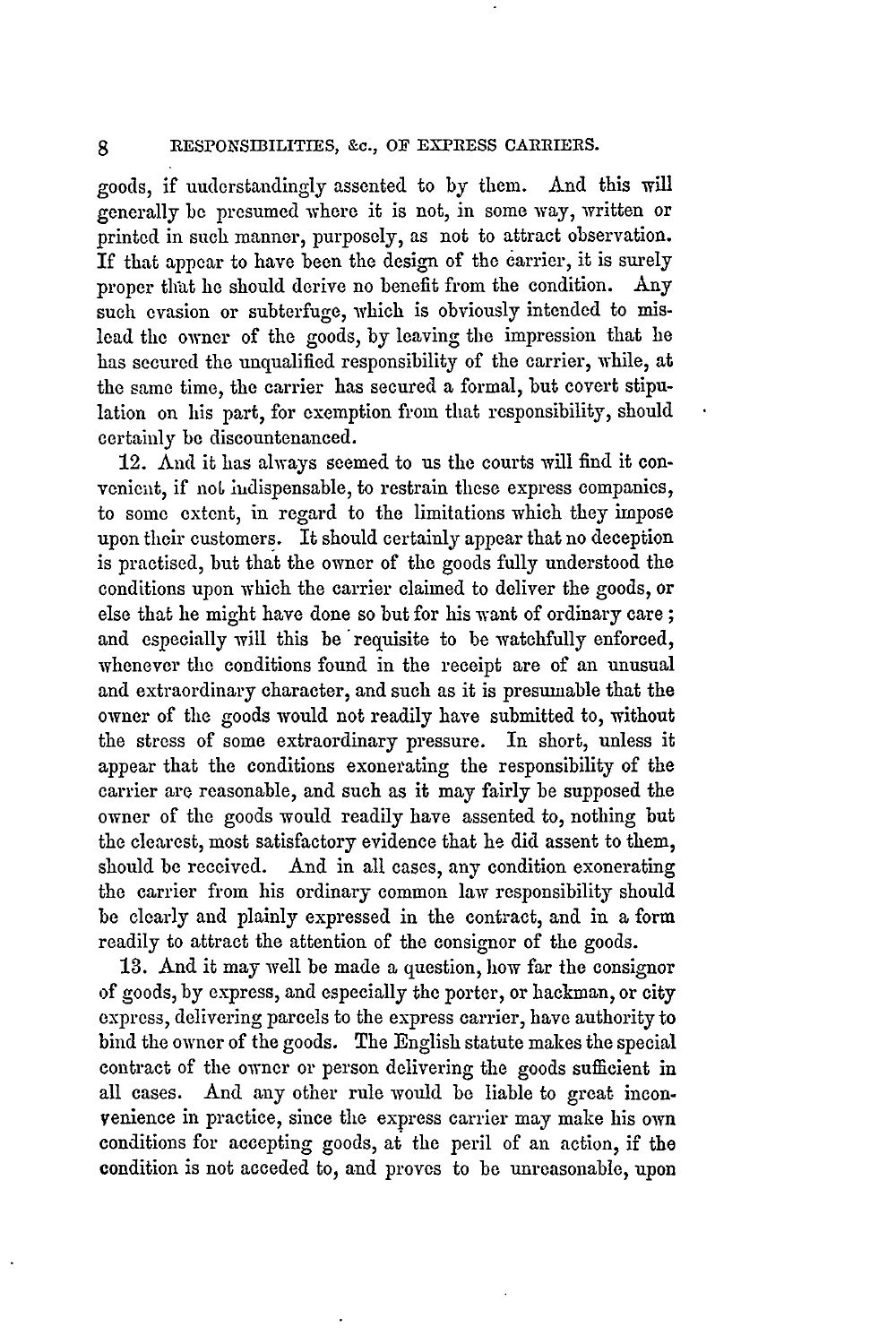the trial of the action for not carrying. In other words, express carriers, in common with all other carriers, are bound to accept and carry all goods offered, within the range of the business they hold themselves out to do, if the charges are also tendered ; and they cannot exonerate themselves from this obligation at common law, by insisting upon annexing any condition relieving their ordinary responsibility: *Garton v. Bristol and Bxeter Railway Uompany,* 1 El. B. & S. 112; s. c. 7 Jur. N. S. 1234. But if they do annex any such condition, at common law, or what is called under the English statute, an unreasonable condition, and the same is not acceded to, they remain liable to such damages as the party has sustained, by reason of their refusal to carry the goods, or what is the same thing, to carry them except upon conditions, which they had no right to claim. But if, instead of refusing to accede to the conditions claimed by the carrier, and pursuing his remedy by action, the owner of the goods finds it more convenient to yield to the demands of the carrier, which he might have resisted, and stipulates with the carrier, fully and understandingly, for a reduced degree of responsibility, as a choice of evils, we see no good reason why he should not be bound by his contract, although to some extent compelled to adopt it, as the lesser of two evils, both of which he could not escape. And in general it is fair to conclude that the consignor of the goods, or any agent to whom he sees fit to intrust the delivery of the goods, will and must have authority to bind the owner, in his absence, since some one must act on his behalf in giving instructions, and making conditions affecting the transportation; and in the absence of the owner, and of any known general agent of such owner, it seems almost a necessity to give the person delivering the goods, or having charge of the delivery, not the mere porter or servant, but the agent under whom such servant acts, power to bind the owner. The recent English case of *Bartlett* v. London and North-Western *Railway Co.,* **7 Hl. &** *N.* 400, s. c. 8 Jur. *N.* S. 58, seems to assume the same general view. It was there held that the consignors had the right, in the first instance, to make a binding contract with the carrier, as to the mode of delivery ; but that the carrier would be excused if he modified the performance of the same, according to the directions of the consignee, thus giving the consignor, whether owner or not, the right to make a binding contract on the part of every one interested in the transportation in the frst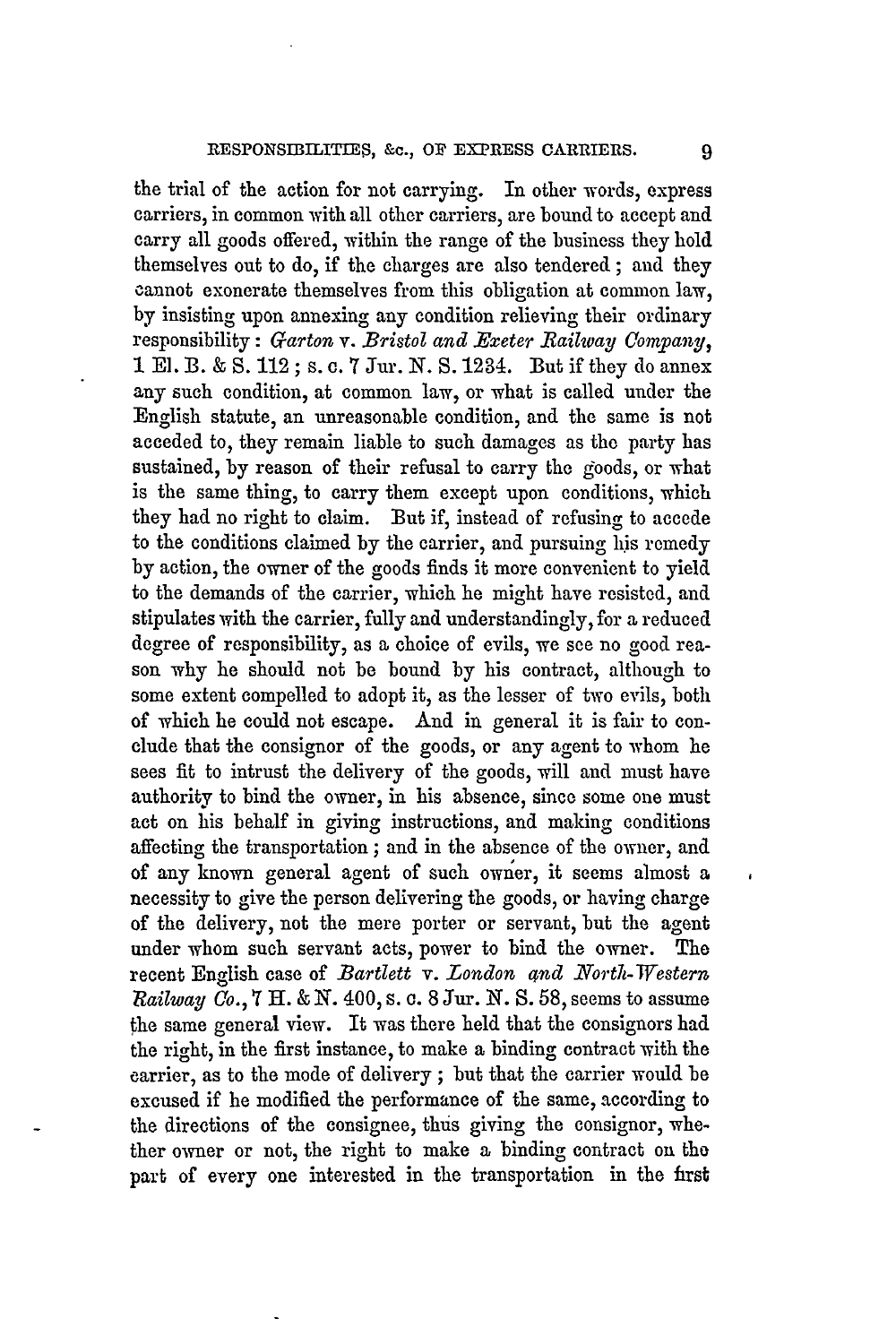instance, as to every matter pertaining to it, but at the same time, from like considerations of convenience and necessity, allowing the consignee to modify such contract as to those matters appa. rently affecting his agency, whether he were in fact the owner or not.

14. It was decided in the case of *Garton v. Bristol and Exeter Railway Company, supra,* that a railway company had no right to close their office and refuse to receive parcels packed in the same way express agents were accustomed to pack them, while they were still receiving such parcels from such agents.

15. In a late English case, *Lewis v. Great Western Railway Gompany,* 5 H. & N. 867, upon the point of the agent making the delivery of goods, being bound by the conditions inserted in the memorandum made and signed at the time, when under the head *"* Conditions" was written: *"* No claim for deficiency, damage, or detention will be allowed, unless made within three days after the delivery of the goods; nor for loss, unless made within seven days of the time they should have been delivered;" and the plaintiff testified "he was told to sign the paper and did so; he might have seen the word ' Conditions' but did not read them, and was not told what they were;" and one of the packages was not delivered, and was not called for within seven days of the time it should have been delivered: it was held, there was nothing to rebut the presumption arising from the signature of the paper by the plaintiff, that he understood that the contract was subject to the conditions; and they were considered just and reasonable within the English statute.

**16.** It becomes a very important practical question, To what extent the first express carrier, upon a long line of transportation: is responsible. We see no reason why the responsibility of this class of carriers should not be the same, as to long lines of transportation, as that of other carriers. The profession all agree that there is a distinction in this respect between the rule of responsibility imposed upon carriers in America, on long lines of transportation, and that imposed in England. In the latter country, **by** a long and uniform course of decision, based upon the leading case of *Muscl amp v. Lancaster and Preston Railway Company,* 8 M. & W. 421, it is clearly established that the carrier, by accepting a package of goods, marked for any distant point, assumes the responsibility of its safe arrival and timely delivery at its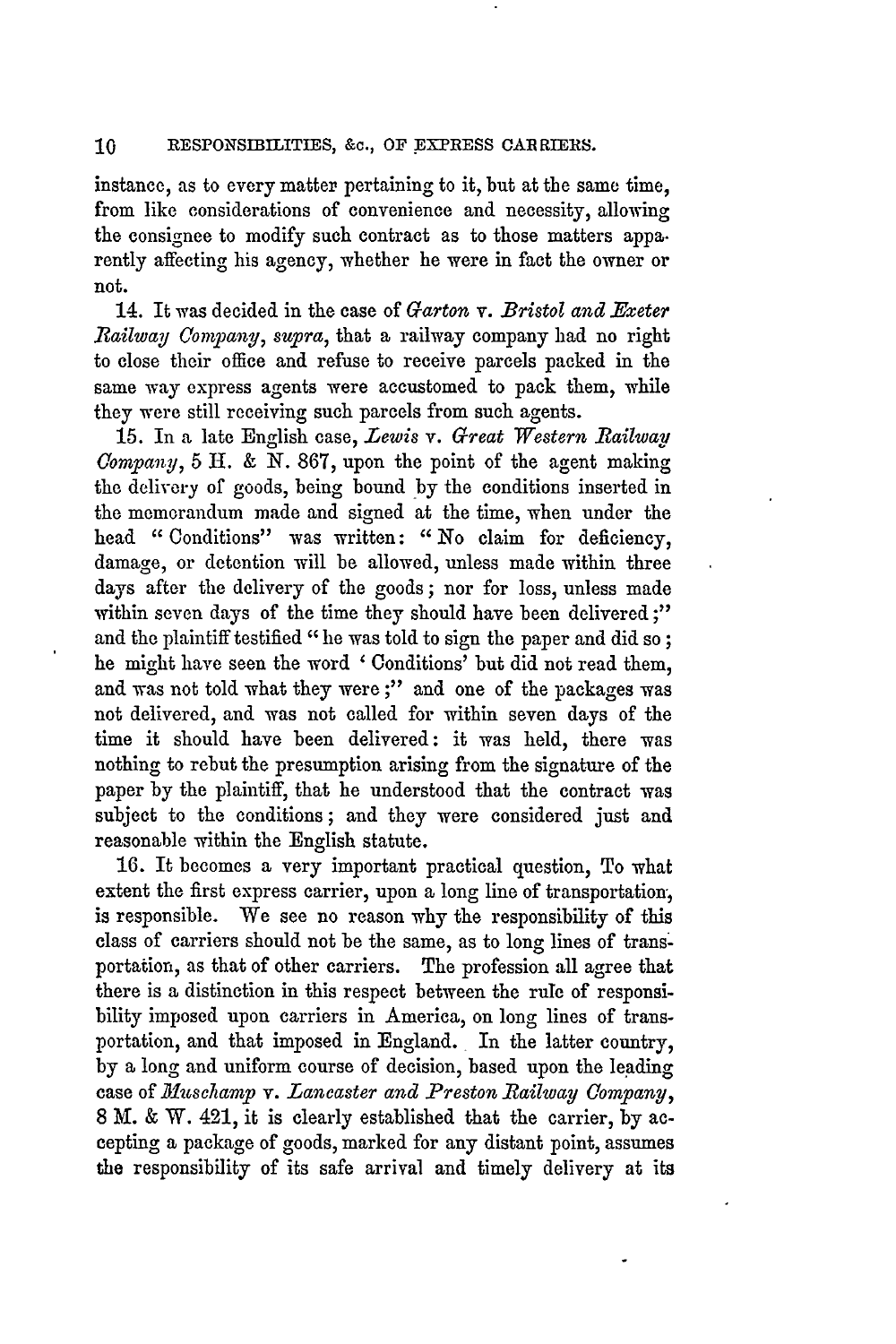ultimate destination. This rule has been carried so far in England that it has been recently held in the House of Lords, *Bristol and Exeter Railway Company v. Collins,* 7 House of Lords Cas. 194, s. c. 5 Jur. N. S. 1367, that the contract in such cases is so exclusively with the first company, that the owner of the goods can maintain no action against any of the subsequent companies upon the line, even by showing that the loss or injury occurred through their default. And the same rule is there applied to the baggage of passengers ticketed over an extended line of travel, consisting of different companies; the first company is alone responsible to the owner, there being no priority between him and the others: *Mytton v. Midland Railway Company*, 4 H. & N. 615.

17. But the rule of responsibility in all these cases is very different in the American courts. We do not consider that there is any such want of privity as to the subsequent companies, that the owner of the goods or baggage may not maintain an action against any of the subsequent carriers upon the line, by showirg that the loss occurred there. It has been decided that the first company, where there is a business connection through the route, is liable for the whole route: *Cary v. Cleveland and Toledo Railway Company,* 28 Barb. **35.** And it has also been held, where the different companies constitute a continuous line, and run their cars over the whole route without change, selling through tickets and checking baggage through, that an action for loss of baggage, anywhere upon the route, will lie against either company: *Hart* v. *Rensselaer and Sar. Railway Oompany, 4* Selden 37.

18. We have already intimated that, in this country, the first company upon a continuous line of transportation, where there is no business connection between the different companies constituting the route, assumes no responsibility beyond its own line, except for safe delivery to the next carrier upon the route: Redfield on Railways, § 135, pl. 2, and numerous cases cited in note 6. The first carrier may, by special contract with the owner, assume the entire responsibility of the safe delivery at the ultimate destination: Id. n. 7, and cases cited. And where there is a business connection between the different companies, extending through the entire route, the first company will be regarded as having assumed the responsibility of the entire route, unless there is something in the contract or the circumstances indicating a differ.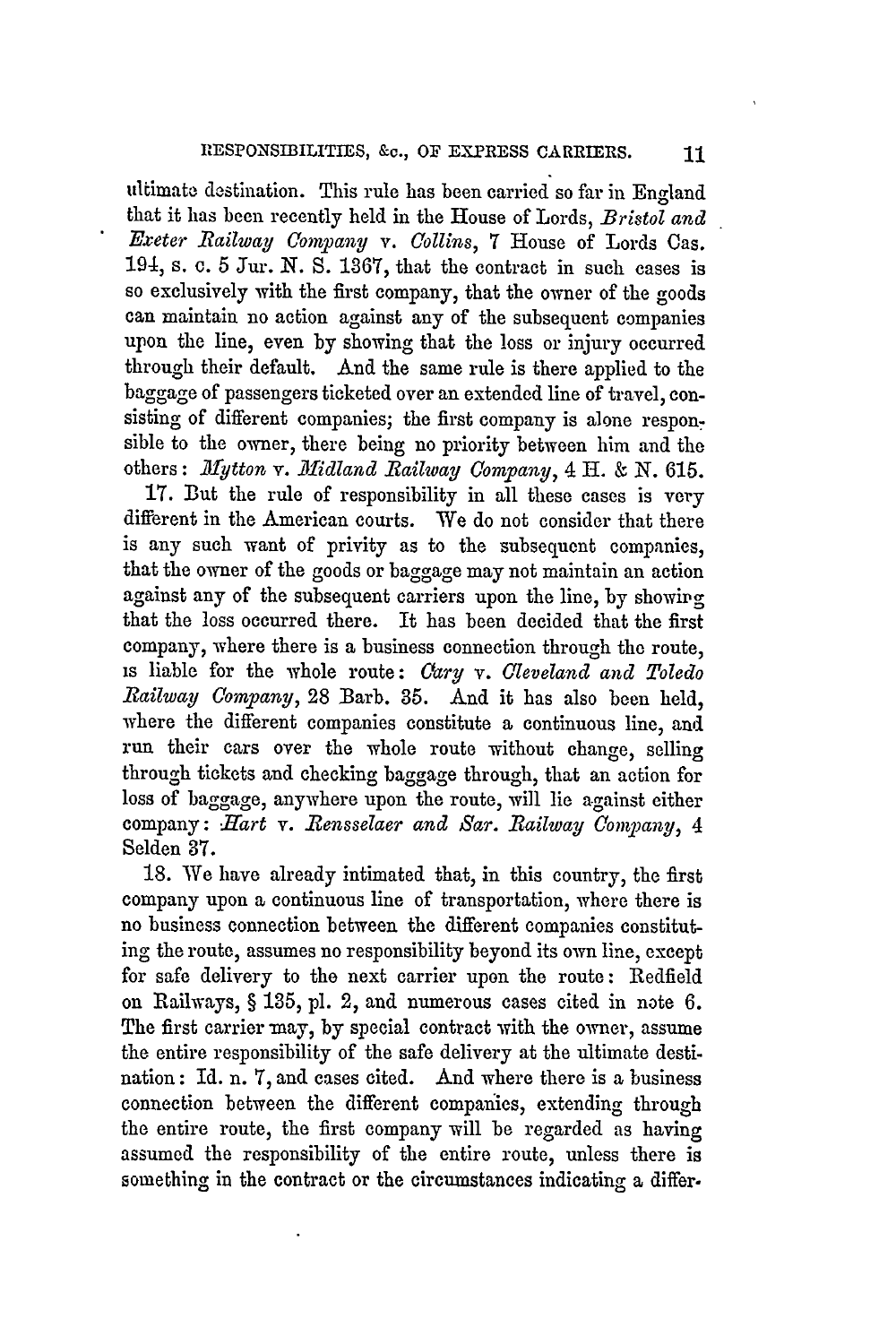ent purpose: Redfield on Railways, § **135,** and cases cited, pl. 4, n. 8, 9.

19. The same rules of construction and of responsibility, so far as we know, have in this country been applied to express companies. They have generally been held responsible for safe transportation to the end of their lines, and careful delivery to the next company on the route, with proper directions to each successive carrier; and it was also considered that the successive carriers were only responsible for transportation across their own line, and for safe delivery to the next carrier, according to the usual and most direct line of communication with the ultimate point of destination. Thus where an express company at Detroit received **a** package addressed to New York city, which came into the hands of the defendants at Suspension Bridge, who carried it to Albany, and there delivered it to the Hudson River Railway, common carriers between that city and New York, giving proper instructions to that company, it was held that the defendants were thereby exonerated from further responsibility: Hempstead v. New York Central Rail*way Company,* 28 Barb. 485. Where special instructions, in regard to the mode of delivery, are given by the consignor, they must be followed, unless, as we have seen, they are modified **by** the consignee, and in either case the carrier must follow the latest instructions: *lMlichigan v. N. & S. Indiana Railway Company,* 20 Illinois Rep. 375. In the English courts it makes no difference as to inferring a contract with the first carrier for the entire route, that it consists partly of steamboat transportation and partly by land where there is no railway; in all cases a presump. tive responsibility for the entire route attaches to the first carrier: *Vilby v. The West Cornwall Railway Company,* 2 H. *& N.* 702.

20. We might extend this article to an almost indefinite length, but we must now content ourselves with a brief allusion to some few questions of special interest connected with this mode of transportation, and an imperfect analysis of the more recent decisions bearing upon these questions.

(1). One who employs a carrier to carry an article of such a dangerous character as to require extraordinary care in its conveyance, must communicate the fact to the carrier; or he cannot hold him responsible for any injury to such article, which is, to any extent or in any manner, the result of his omission to make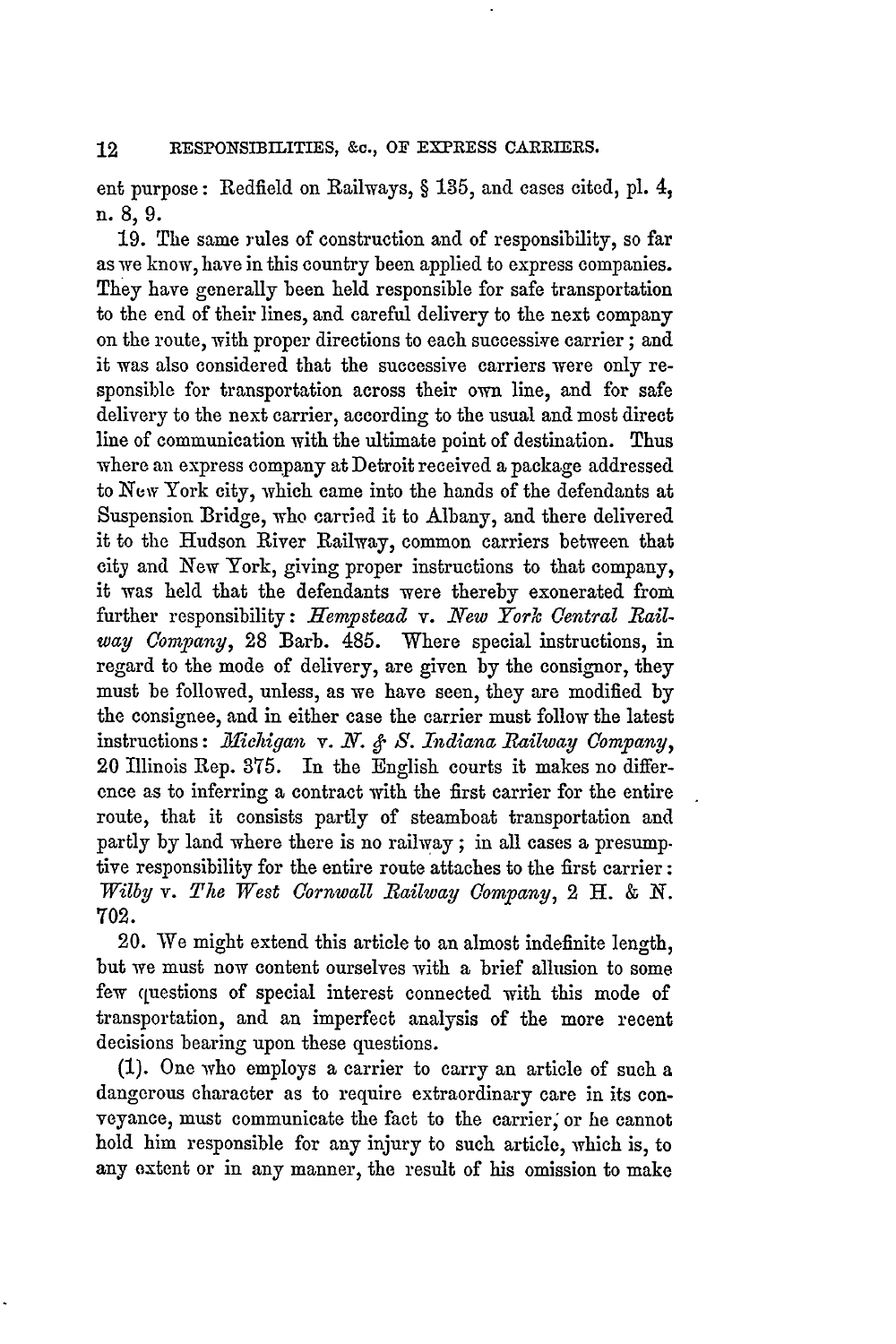such communication, either to the carrier or his servants: *Tarrant v. Baines,* 16 **0.** B. *N.* **S. 553;** 8 Jur. *N. S.* **863.**

(2.) In the somewhat recent case of *Ashmore v. The Pennsylvania, §c., Railway Company*, 4 Dutcher 180, the Supreme Court of New Jersey decided that, although it was entirely competent for a carrier to stipulate for exemption from his extreme common law responsibility, he could not by such contract discharge himself from responsibility for the consequences of his own fault or negligence, or that of his servants. **And** it seems always to have been held in Ohio, that common carriers cannot relieve themselves of their first and legal responsibility by their own acts, or by general notice brought home to the knowledge of the owner of the goods, and not objected to by him: *Davidson v. Graham,* 2 Ohio State Rep. 131; *Grahiam & Co. v. -Davis & Co.*, 4 Id. 762. See also Scorr, J., in *Welsh v. The Pittsburgh*, *Fort Wayne, and Chicago Railroad Company,* **10** Ohio **70,** citing *Jones v. Troorhies,* **10** Ohio R. 145. And it was held in a very recent case in Massachusetts, *Judson v. The Western Railroad Company,* 9 Allen, that a common carrier cannot **by** general notice exonerate himself from his legal responsibility, or fix a limit beyond which he shall not be held liable.

(3). As before intimated, the first carrier upon an extendel route of transportation, to whom goods are delivered, addressed to some remote point upon the route, acts as a mere forwarding agent, as to those connected with the transportation beyond the terminus of his own route, and, as such, is only bound to the extent of ordinary care and common diligence: *Northern Railroad Co. v. Fitchburgh Railroad Co.,* 6 Allen 254. And if an injury occurs, or any loss ensues, by reason of the first carrier, to whom the owner's instructions were communicated, not fully, or understandingly, carrying them through the route, as he should have done, as if the goods are in consequence sent to the wrong place, this will not exonerate the owner from responsibility for the charges of transportation by the subsequent carriers, or affect the validity of their lien for such charges, as they have themselves earned or advanced to the other companies from the point of original departure: *Briggs v. Boston and Lowell Railroad Co.,* 6 Allen 246. But common carriers can acquire no lien upon goods transported for the national government, so as to justify their detention: *Dufolt v. Gorman,* **1** Min. 301.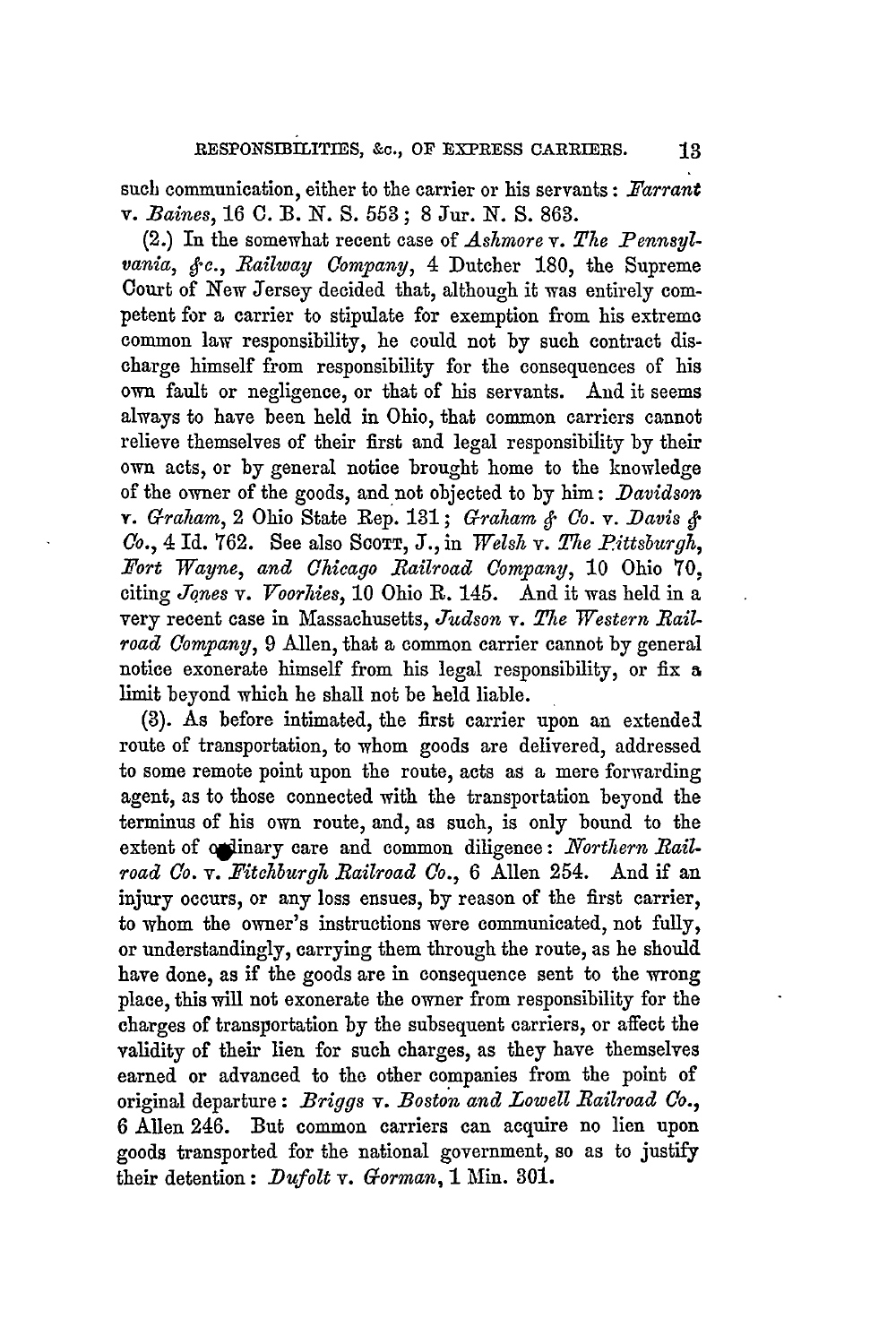(4). The general duty of carriers of goods is defined in a late English case, *Hales v. London and North Western Railway Co.,* 4 B. & S. 66, to be, to carry according to the usual route professed by them to the public, and to deliver within a reasonable time. And in another late English case, *Peck v. North Staffordshire Railway Company,* 9 Jur. N. S. 914, it is held, that all the parts of the statute regulating the traffic, must be taken together, and that the conditions affecting the responsibility of carriers must be, in the opinion of the court, both just and reasonable, and be also embodied in a special contract in writing, signed by the owner or sender of the goods: *S. P. Aldridge v. Great Western Railway Co., 15* **0.** B. *N.* S. 582. And some of the American courts seem to insist, that safe delivery to the consignee is *primd facie* the duty of all carriers; and with the necessary exceptions, that it be upon their professed route, and consistent with their mode of doing their business, we see no ground to question the binding obligations of that rule: *Bartlett v. Steamboat Philadelphia,* 32 Missouri Rep. 256.

(5). And, in regard to express companies, who are generally supposed to undertake for personal delivery to the consignee of all packages within the range of their own particular route, it has been lately decided, that such company should deliver, at the place of business of the consignee, as early as practicable after arrival, and within the usual business hours: *Marshall v. The American Express Co.,* 7 Wis. Rep. **1.**

(6). Express companies have, to a considerable extent, acted as collectors of bills of exchange and notes, in some posions of the country. And it becomes a very serious question, for them, as well as the public, how far such business is likely to involve them in responsibility, it being something quite beyond and aside of the ordinary carrying business. In a late case in Indiana, it was held, that where such company receives for collection, for compensation, a till of exchange, drawn in one state and payable in another, and delivers the same to a notary, for demand and protest, on the day before it should regularly be made, and in consequence the notary makes such demand one day before the maturity of the bill, whereby the drawer and indorsers are released, the acceptor being insolvent, the company will be liable to the holder for the sum due upon the bill: *American Express Co. v. Haine,* 21 Indiana Rep. 4.